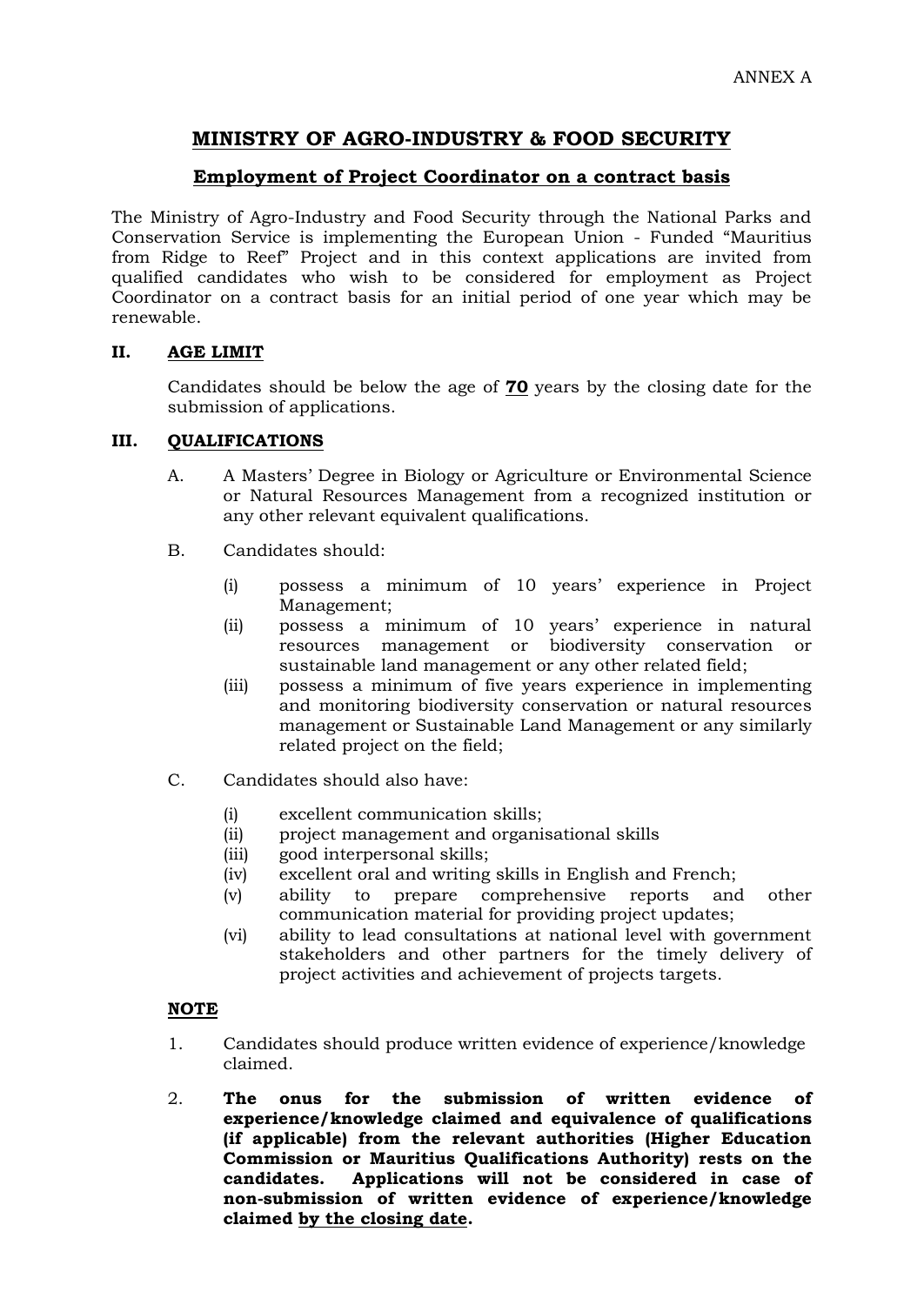#### **IV. ROLE AND RESPONSIBILITIES**

To support and assist the National Parks and Conservation Service in implementing the "Mauritius from Ridge to Reef" project.

### **V. DUTIES**

- 1. To report to and be responsible to the National Project Director (Director, National Parks and Conservation Service) and the Project Steering Committee.
- 2. To assist in planning, coordinating, implementing and monitoring the project.
- 3. To ensure proper monitoring and evaluation of the project components.
- 4. To be responsible for budgeting and preparation of financial plans/reports including monitoring and tracking of project expenditures.
- 5. To ensure timely submission of reports from consultants and the management of contract services from service providers including payment processes.
- 6. To be responsible for the project management including preparing annual work plans and progress reports.
- 7. To organize, facilitate and participate in meetings including Project Steering Committees and any technical/project management meeting.
- 8. To foster partnerships with relevant government institutions and all project partners working on sustainable land management and sustainable livelihood issues including undertake a stakeholder analysis.
- 9. To undertake field visits for coordinating and monitoring activities under the project in collaboration with project partners.
- 10.To ensure regular communication, dissemination of project's reports and lessons learned to project partners, NGOs and other relevant stakeholders.
- 11.To supervise and coordinate the work of project staff and project consultants.
- 12.To perform any other tasks and responsibilities related to the project assigned by the Director.

#### **VI SALARY**

The selected candidate will be remunerated a monthly salary of Rs 69,800.

#### **VII. MODE OF APPLICATION**

- 1. Qualified candidates should submit their application on the prescribed form which may be obtained during office hours at the Human Resource Division of the Ministry of Agro-Industry and Food Security, 4th floor, Blendax House, Dumas Street, Port Louis.
- 2. Candidates already in the service should submit their application in **duplicate**, the original to be sent directly to the Senior Chief Executive (Attn: Human Resource Division) Ministry of Agro-Industry and Food Security, 4th floor, Blendax House, Dumas Street, Port Louis and the duplicate through their respective Supervising/Responsible Officers.